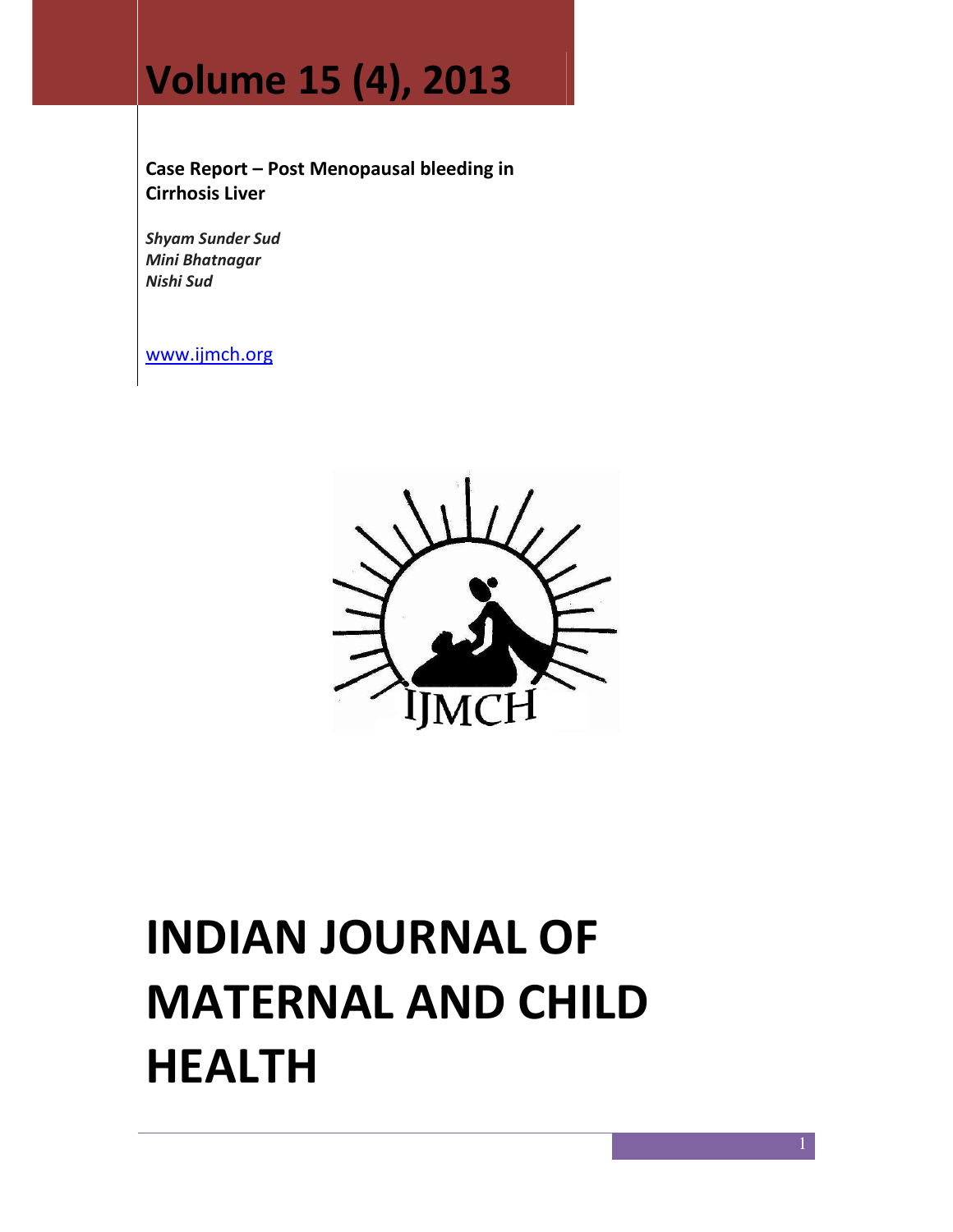### Post Menopausal bleeding in Cirrhosis Liver

Shyam Sunder Sud\*, Mini Bhatnagar\*\*, Nishi Sud\*\*\* \*Associate Professor Department of OBG, \*\*Assistant Professor Department of General Medicine, MMU Medical College, Mullana **\*\*\***Consultant Gynaecologist, DDU Hospital, Shimla

Correspondence: Dr Shyam Sunder Sud

ABSTRACT: 68 Yrs Post Menopausal lady was diagnosed with cirrhosis Liver in March 2012 . She had post menopausal bleeding in August 2012. Her TVS revealed endometrial thickness of 14 mm and two small fibroid . Endometrial aspiriation cytology was done,it revealed proliferative endometrium ,no atypia. She was put on oral MPA to which she responded . Oral progesterone may be one of the acceptable treatment option in symptomatic postmenopausal cirrhotic patients with proliferative endometrium .

#### Key Words: Liver cirrhosis, postmenopausal bleeding,medroxy progesterone acetate

**BACKGROUND:** The treatment of post menopausal bleeding in cirrhosis liver poses several challenges.Cirrhosis liver is characterized by decreased functioning of Liver leading to decreased synthesis of coagulation factors and protein and causes thrombocytopenia..It also decreases the excretion of sex steroids, leading to increased plasma concentration of Estradiol..Estradiol causes increased Endometrial thickness and may, also lead to fibroid formation in uterus result ing in post menopausal bleeding. Management of this condition is challenging in view of poor overall health of the patient, ,thrombocytopenia and no literature available regarding medical management of post menopausal bleeding in diseased Liver

#### CASE REPORT

An 68 yrs multiparous post menopausal lady was diagnosed with cirrhosis liver on evaluation of her complaints of generalized fatigue and malaise .She was known hypertensive on Amilodipine for last 10 yrs.Her sugars were normal. Her B.M.I was 36 .Her S.G.O.T and S.G.P.T was 5 times the normal limits .Her serum albumin was decreased and globulins was increased . Her Prothrombin index was 65% which is abnormal. Her haemoglobin was 9.4 gm%, TLC was normal and there was thromboctopenia.On Ultrasound Liver span was 90mmX 123 mm (Normal 130 mm to 170mm) , margins irregular and consistency Hyperechogenic . Gall Bladder was Normal . Spleen was 113mm (enlarged) and Hilum showed enlarged Blood vessels.No acites was detected .Her PCR for hepatitis B and C which was negative .She was screen negative for hepatitis A , E and autoimmune Hepatitis . Trans juglar biopsy was done after infusion of 6 units of Fresh Frozen plasma . The sample was reported as inadequate for opinion .Endoscopy revealed grade 1 varices . She suffered one episode of Hepatic encephalopathy which was managed conservatively in ICU. She was put on oral lactulose , Rifaxamin , Vitamin B supplements . Clinical diagnosis of cirrhosis liver due to non alchohalic fatty Liver Disease was made.

One month after episode of hepatic encephalopathy she had post menopausal bleeding requiring 2-3 pads per day . Her Haemoglobin was 8.5gm%,Platelets 105000/dl ,P.T.I 71%. S.G.O.T/S.G.P.T were three times normal . TVS was done . Uterus was enlarged (12 by 8 cm). Endometrial thickness was 16mm . Two fibroids were seen . One intramural 1.8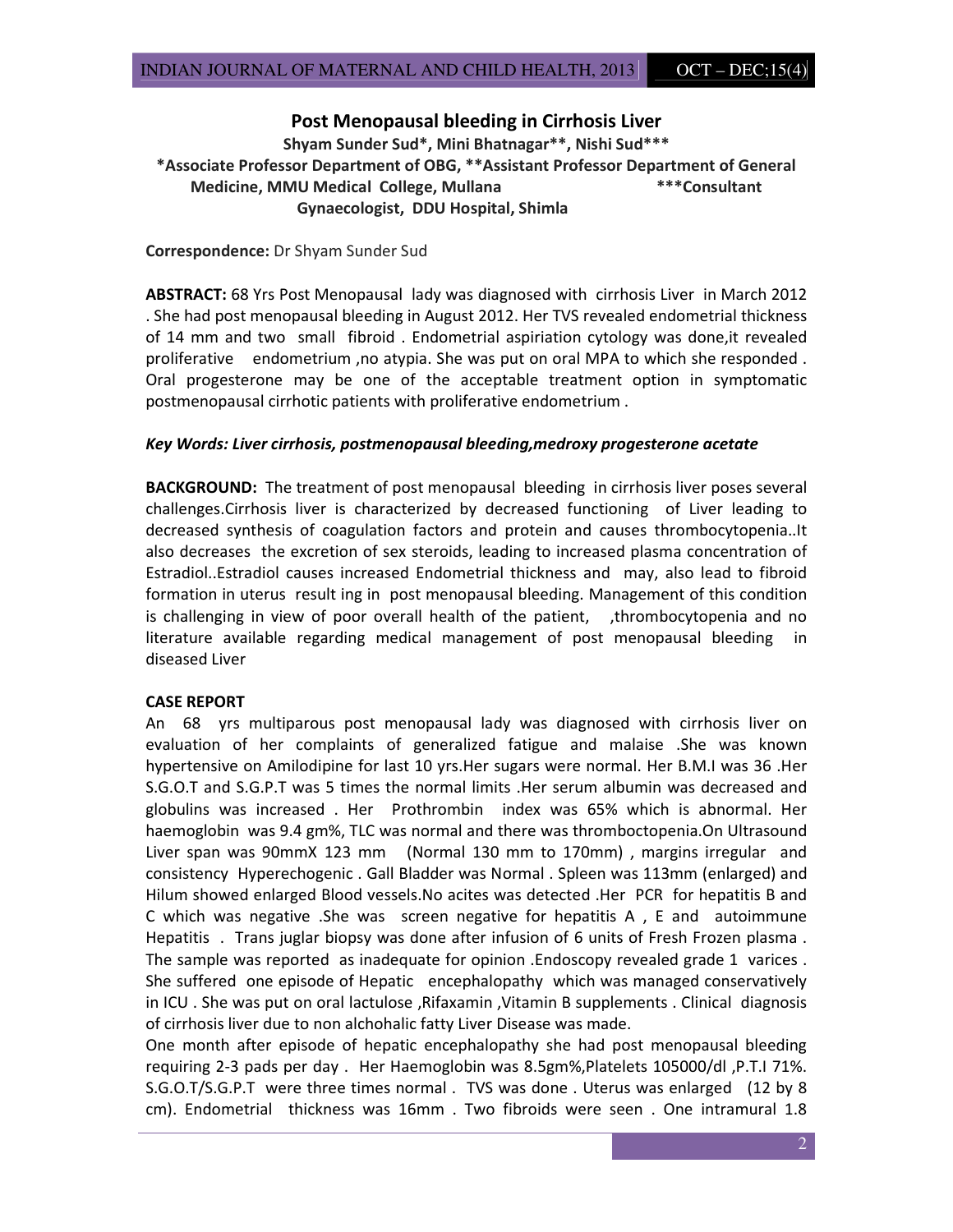by2cm.,other subserosal 4 by 3.9 cm . Fibroids were not distorting endometrial cavity .Billateral ovaries were small atrophic . No Free fluid was there . Estradiol estimation was done .It was increased to 85 pgm/dl (Normal is upto 35 in post menopausal women).Endometrial aspiration biopsy was done which showed proliferative endometrium ,no atypia or malignancy .

She was put on 10 mg of oral Medroxyprogestrone per day . Her vaginal bleeding stopped after one week .Since ,the medroxy progesterone acetate is metabolized by liver so an attempt was made to decrease the dose as progesterone also can cause adverse effects in cirrhotics<sup>1</sup> . After 15 days her dose was decreased to 5 mg/day . No bleeding occurred . One month later dose was decreased to 2.5 mg/day .TvS was done which revealed Endometrial thickness of 11mm . Her dose was increased to 5mg/day . She remained asymptomatic for 5 months and TVS still reveals E.T of 9 to10 mm. Her Hepatic and Haematological parameters have remained same.She may require long term therapy of oral progesterone to prevent premalignant and malignant changes.

DISCUSSION: Cirrhosis of Liver is characterized by development of fibrosis in Liver ,to a point, where there is architectural distortion with formation of regenerative nodules<sup>2</sup>. This results in decreased hepatocellular function and alteration in blood flow <sup>#</sup>.Loss of hepatocellular function leads to jaundice ,coagulation disorder, hypersplenism and portal hypertension<sup>2-3</sup>. Incidence post menopausal bleeding in cirrhotic females is not known. Decreased hepatocellular mass leads to decreased excretion of Estradiol ,which may be normally formed in body fat in post menopausal women  $3.$ This leads to increased plasma concentration of E2<sup>1-4</sup> It may lead to increased Endometrial thickness  $5-6$ .

In view of Anemia, coagulopathy,thrombocytopenia,abnormal Liver function test<sup>1</sup>, treatment options decrease.

There is limited literature on this subject. In view of post menopausal status ,it is not advisable to give depot medroxyprogestrone acetate as it is known to cause osteoporosis . Oral medroxy progesterone acetate can be tried .The dose at which it should be given is not known since the drug is also excreted by the Liver  $^1$ . No data exists regarding the effect of oral medroxy progesterone acetate on Cirrhosis of Liver. Besides it causes tachypnoea and pulmonary vosadilatation further aggravating tachypoea seen in cirrhotics $^1$ .

Cirrhosis liver is one of the growing diseases in the World . Its Incidence is 1-3  $%$  <sup>7</sup>. With epidemic of obesity ,more and more patients are identified with nonalcoholic fatty Liver disease .The incidence of nonalcoholic fatty liver disease is 6-12%. Out of these 10-12% may end in cirrhosis.The incidence of post menopausal bleeding in above sub group of patients is not known. Nor is the management of such patients been elucidated .Obesity also contributes to increased endometrial thickness<sup>5</sup>

 Osuga etall had successfully halted intractable uterine bleeding in post menopausal morbidly obese patient with endometrial ablation who had medical complications which contraindicated invasive surgery<sup>8</sup>.

CONCLUSION: Cirrhosis liver presents with alteration of metabolic profile. It may render some patients unfit to undergo major surgical procedure. It is not known how to manage symptomatic post menopausal bleeding, medically, in cirrhosis Liver. Medroxy progesterone acetate in low dose can be considered as an alternative.